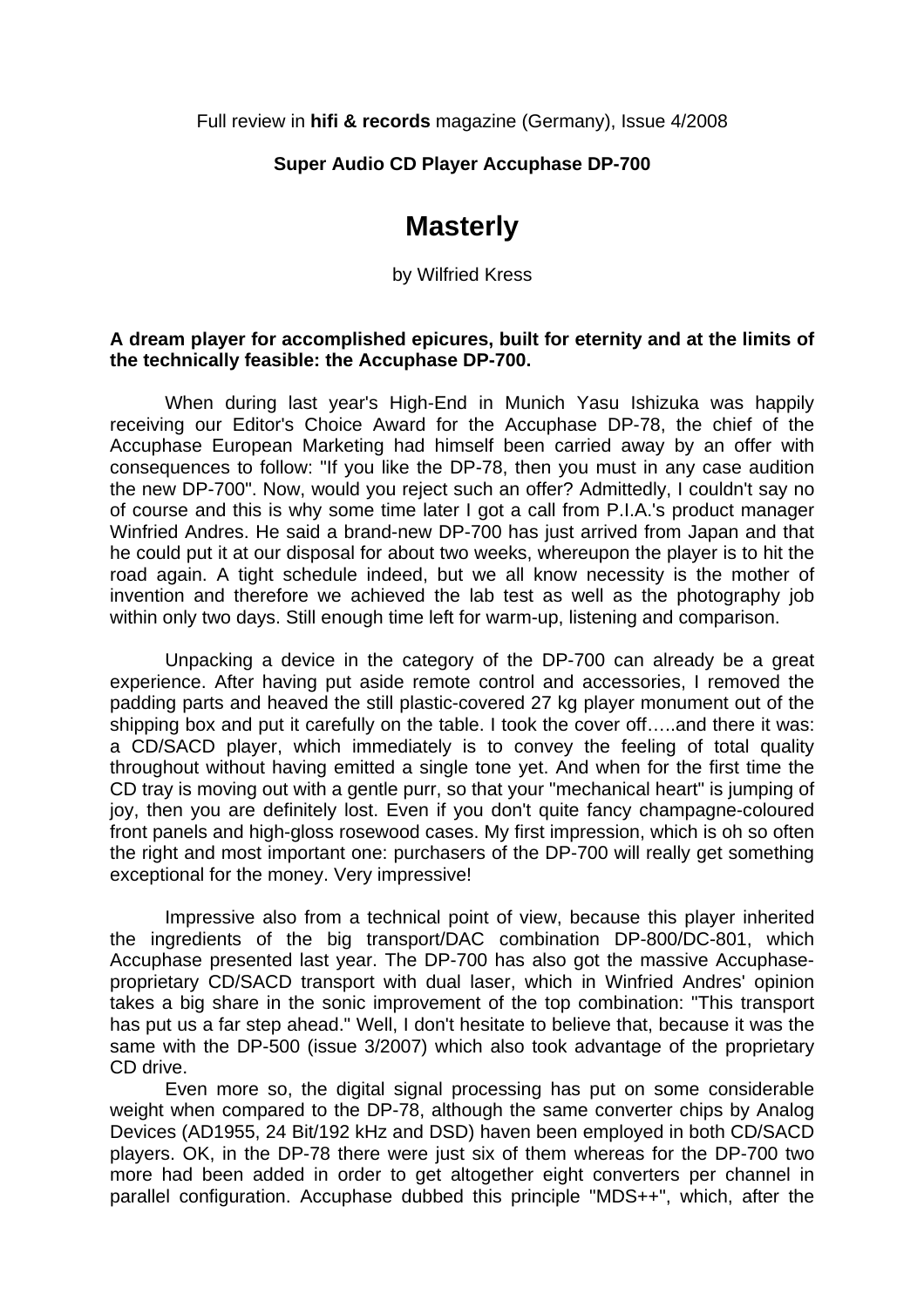summing up of the signals, is to achieve an overall cancellation of errors occurring in each single converter chip.

 We all know however that 1-Bit-DSD signal processing cannot do without noise shaping in order to yield the highest possible dynamic range. Noise shaping is to push the quantisation noise out of the audible range, whereby the noise portions are not eliminated but only moved out of the way, so to speak. The price to pay for this measure is that the noise in the highest frequency range is even becoming stronger - and has nevertheless to be filtered still. The good thing is that this filter is as opposed to CD - active far away from the audible range. On the other hand, it is quite difficult to design such a filter which can capture and suppress the "highfrequency mud" up to the highest frequency ranges.

 For SACD playback with the DP-700, Accuphase is even using upsampling for the already doubled DSD sampling rate of 5.6448 MHz, yet the delineated problem isn't becoming smaller with that. Nevertheless, the engineers at Accuphase found a very clever answer by employing so-called delay devices which, in a time-delay manner, are to trigger the eight converters progressively by one clock cycle. The following summing up of the eight converter output signals has been designed to achieve an 8-pole high-cut filter with perfectly linear phase characteristics in order to suppress the high-frequency noise portions, too. All this is followed by an analogue filter with Butterworth-characteristics, which is discretely present for both the inverted and non-inverted path at the balanced outputs. The result of this effort is an absolutely first-rate signal-to-noise ratio, whereby the DP-700 has set a new benchmark with respect to lowest distortion.

Our measuring lab went enthusiastic: "The best component we've ever had on the test bench yet!" As opposed to the DP-78, the DP-700 excelled by 7dB as far as signal-to-noise ratio was concerned and is thus at the same high level as the CD-only players from Accuphase. Likewise, distortion values are head and shoulders above the rest - that's digital technology at it's best.

 The comparison with the CD-yardstick Mark Levinson ML 390S was a pure joy because both feature digital inputs and outputs, which enabled us to directly compare the transport and converter section of each player. Furthermore, the DP-700 has got a digital volume control, which nevertheless can be argued for the playback of CDs. In my humble opinion, a digital volume control, which tends to weaken the resolution, should have no place in a 16-Bit system. It's because in every day's life I suppose that even the DP-700 will in the first place be fed with CDs.

 By the way, the DP-700 comes supplied with a good interconnect in the accessory kit and therefore I would first go for a better mains power cord. Regrettably, this lead is of the RCA-variety, yet the DP-700 definitely deserves to be connected in balanced/XLR mode (it could be considered a great service if the customer had the choice here).

 Let's begin with the sonic description of the DP-700 rendering SACD, because this is - purely and simply - exemplary. When I compared various hybrid-disks the gain face to face with the CD track was unmistakable with respect to authenticity and richness of timbre in the music. In particular "critical" material excelled here, like for example works for solo oboe (Caro Mitis 32003, recorded with Polyhymnia- and Meitner-equipment) which when played as CD sounded a bit compressed and more